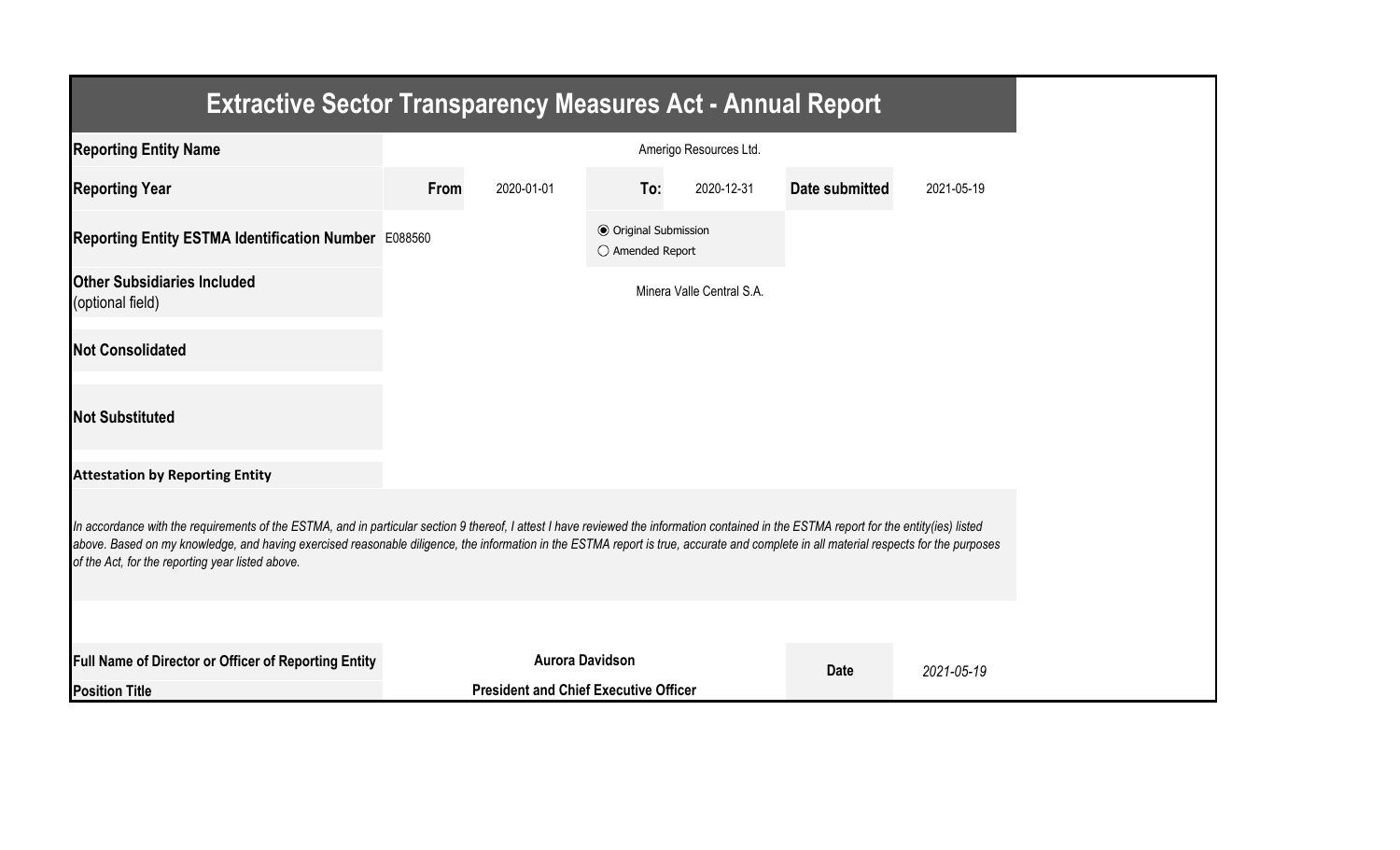|                                                                                                                                                                               | <b>Extractive Sector Transparency Measures Act - Annual Report</b>                                   |                                                                                 |                                          |                  |         |                                   |                |                  |                                           |                                      |                                                                                                                                                                                                                                                                                                                                                                                                                                                                                                                                                                                                                                                                                                                                                                                |
|-------------------------------------------------------------------------------------------------------------------------------------------------------------------------------|------------------------------------------------------------------------------------------------------|---------------------------------------------------------------------------------|------------------------------------------|------------------|---------|-----------------------------------|----------------|------------------|-------------------------------------------|--------------------------------------|--------------------------------------------------------------------------------------------------------------------------------------------------------------------------------------------------------------------------------------------------------------------------------------------------------------------------------------------------------------------------------------------------------------------------------------------------------------------------------------------------------------------------------------------------------------------------------------------------------------------------------------------------------------------------------------------------------------------------------------------------------------------------------|
| <b>Reporting Year</b><br><b>Reporting Entity Name</b><br><b>Reporting Entity ESTMA Identification</b><br><b>Number</b><br><b>Subsidiary Reporting Entities (if necessary)</b> | From:                                                                                                | 2020-01-01                                                                      | To:<br>Amerigo Resources Ltd.<br>E088560 | 2020-12-31       |         | <b>Currency of the</b><br>Report  | <b>USD</b>     |                  |                                           |                                      |                                                                                                                                                                                                                                                                                                                                                                                                                                                                                                                                                                                                                                                                                                                                                                                |
| <b>Payments by Payee</b>                                                                                                                                                      |                                                                                                      |                                                                                 |                                          |                  |         |                                   |                |                  |                                           |                                      |                                                                                                                                                                                                                                                                                                                                                                                                                                                                                                                                                                                                                                                                                                                                                                                |
| Country                                                                                                                                                                       | Payee Name <sup>1</sup>                                                                              | Departments, Agency, etc<br>within Payee that Received<br>Payments <sup>2</sup> | <b>Taxes</b>                             | <b>Royalties</b> | Fees    | Production<br><b>Entitlements</b> | <b>Bonuses</b> | <b>Dividends</b> | Infrastructure<br>Improvement<br>Payments | <b>Total Amount paid to</b><br>Payee | Notes <sup>34</sup>                                                                                                                                                                                                                                                                                                                                                                                                                                                                                                                                                                                                                                                                                                                                                            |
| <b>CHILE</b>                                                                                                                                                                  | CORPORACION<br>NACIONAL DEL COBRE<br>DE CHILE<br>(NATIONAL COPPER<br><b>CORPORATION OF</b><br>CHILE) |                                                                                 |                                          | 29,323,051       |         |                                   |                |                  |                                           |                                      | 1. Reported amounts are in US dollars, Amerigo's reporting currency and MVC's functional<br>currency. The amounts are calculated in U.S. dollars. 2. Amerigo produces copper and<br>molybdenum concentrates through an operating subsidiary in Chile, Minera Valle Central S.A.<br>29,323,051 ("MVC"). MVC has a tolling agreement with Corporacion Nacional del Cobre de Chile (Codelco)<br>under which title to the copper concentrates remains with Codelco and MVC earns tolling revenue,<br>calculated as the gross value of copper produced at applicable market prices, net of notional items<br>which include royalties. Royalties are therefore not paid by MVC to Codelco, but are deducted by<br>Codelco from the payments made to MVC under the tolling agreement. |
| <b>CHILE</b>                                                                                                                                                                  | MUNICIPALITY OF<br><b>REQUINOA</b>                                                                   |                                                                                 |                                          |                  | 160,515 |                                   |                |                  |                                           |                                      | 1. Reported amounts are in US dollars, Amerigo's reporting currency and MVC's functional<br>160,515 currency. The amounts were calculated and paid in Chilean Pesos (CLP 125,046,773) and were<br>160,515 translated to US dollars at the average exchange rate of each month of payment, which in this<br>case was an average rate of CLP 779.03 : US\$1.                                                                                                                                                                                                                                                                                                                                                                                                                     |
| <b>Additional Notes:</b>                                                                                                                                                      |                                                                                                      |                                                                                 |                                          |                  |         |                                   |                |                  |                                           |                                      |                                                                                                                                                                                                                                                                                                                                                                                                                                                                                                                                                                                                                                                                                                                                                                                |